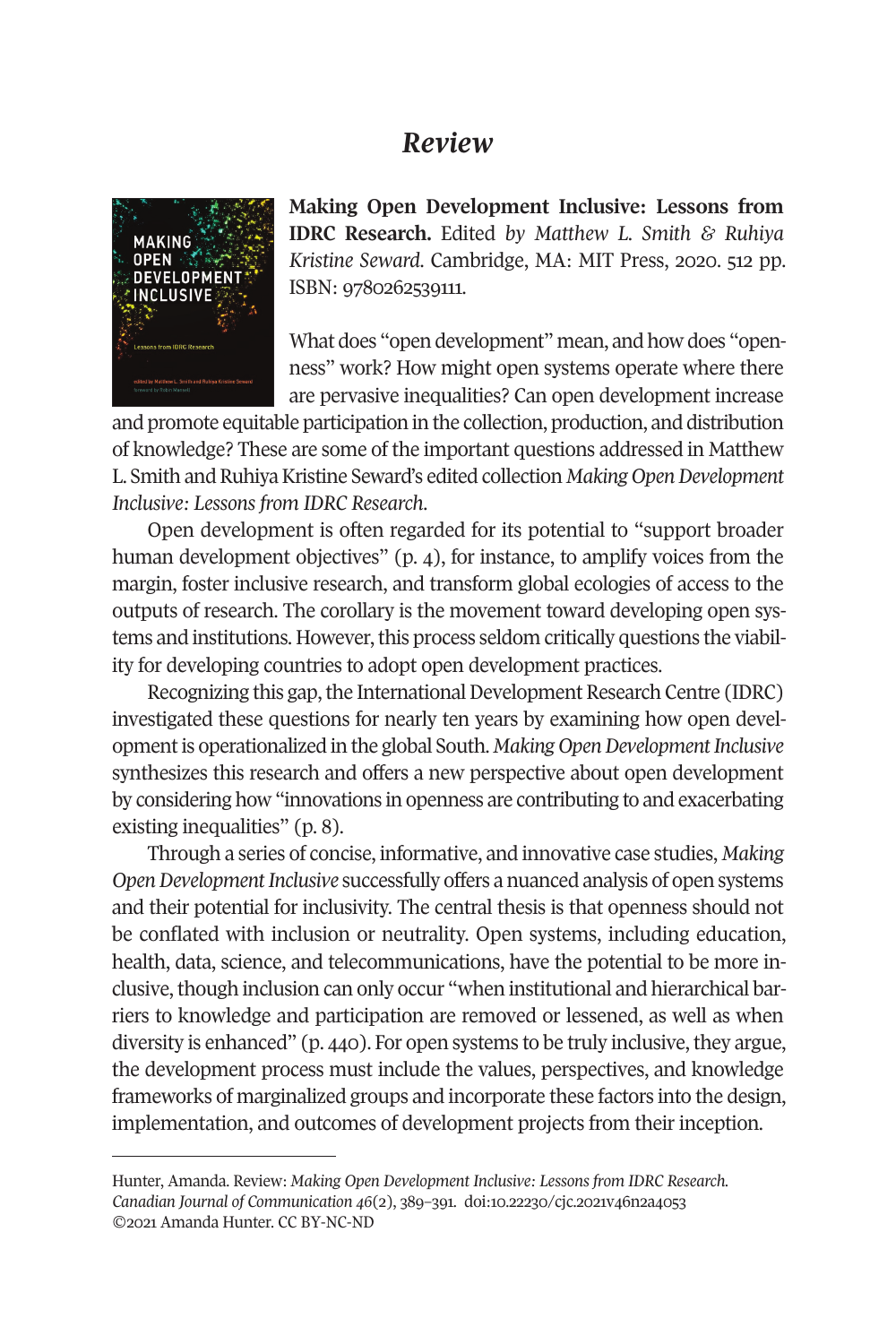390 *Canadian Journal of Communication* Vol 46(2)

This argument is carried throughout the book's 15 contributions, written by scholars and practitioners. The text is organized into three main sections— *Defining Open Development, Governing the Open Development Ecosystem,* and *Governing Open Development Applications*. The first section imparts the foundational knowledge in the topic area and defines open practices in inclusive development. The second section assesses the implications of governance in open systems from a variety of people-centric perspectives about gender, geography, ecology, development provision, and information and communications technology (ICT) access and use. This section examines pervasive inequalities in knowledge production practices, and considers how open development is affected by social differences and power relations. The final section interrogates the viability of governing open applications and infrastructures including open government data, open health data, educational resources, science, inclusive crowdsourcing, and open innovation. The claims, recommendations, and conclusions advanced in each contribution are supported with empirical evidence and case studies from the South.

The book does have limitations. First, the text's primary focus is on how open development might reinforce inequalities. As such, the contributors tend to overlook, albeit to varying degrees, the potential benefits of open development. For instance, ICTs and open source platforms have enabled innovative and important research, inquiry, and science that previously were unheard of, including citizen science, crowdsourcing, crowdseeding, microwork, and grassroots policymaking. Although not always optimally representative, the significance of these achievements should not be understated, especially when considering that such innovations have only emerged within the last two decades.

Second, the book does not engage with important research management issues. For instance, and despite the strong focus on information networks and data production, issues of data governance in the global South are left largely unaddressed. Data governance, or the ability for communities to manage and govern their own data individually or collectively, is particularly important in the context of historically marginalized populations especially in terms of agency and data sovereignty. Likewise, there is no discussion of whether and/or how the goals of data governance can coexist with the goals of open development and information management. This is an unfortunate oversight. Issues of surveillance and ICT adoption are also absent. In the current geopolitical climate, where the politics of surveillance of subgroups in cities persists in the global North, it is important that the potential implications of technological surveillance in the context of developing countries also be addressed by researchers. This is especially so, given the emphasis Smith and Seward place on critically examining existing power imbalances within the global South, lest open development serve to reinforce and/or escalate these inequalities.